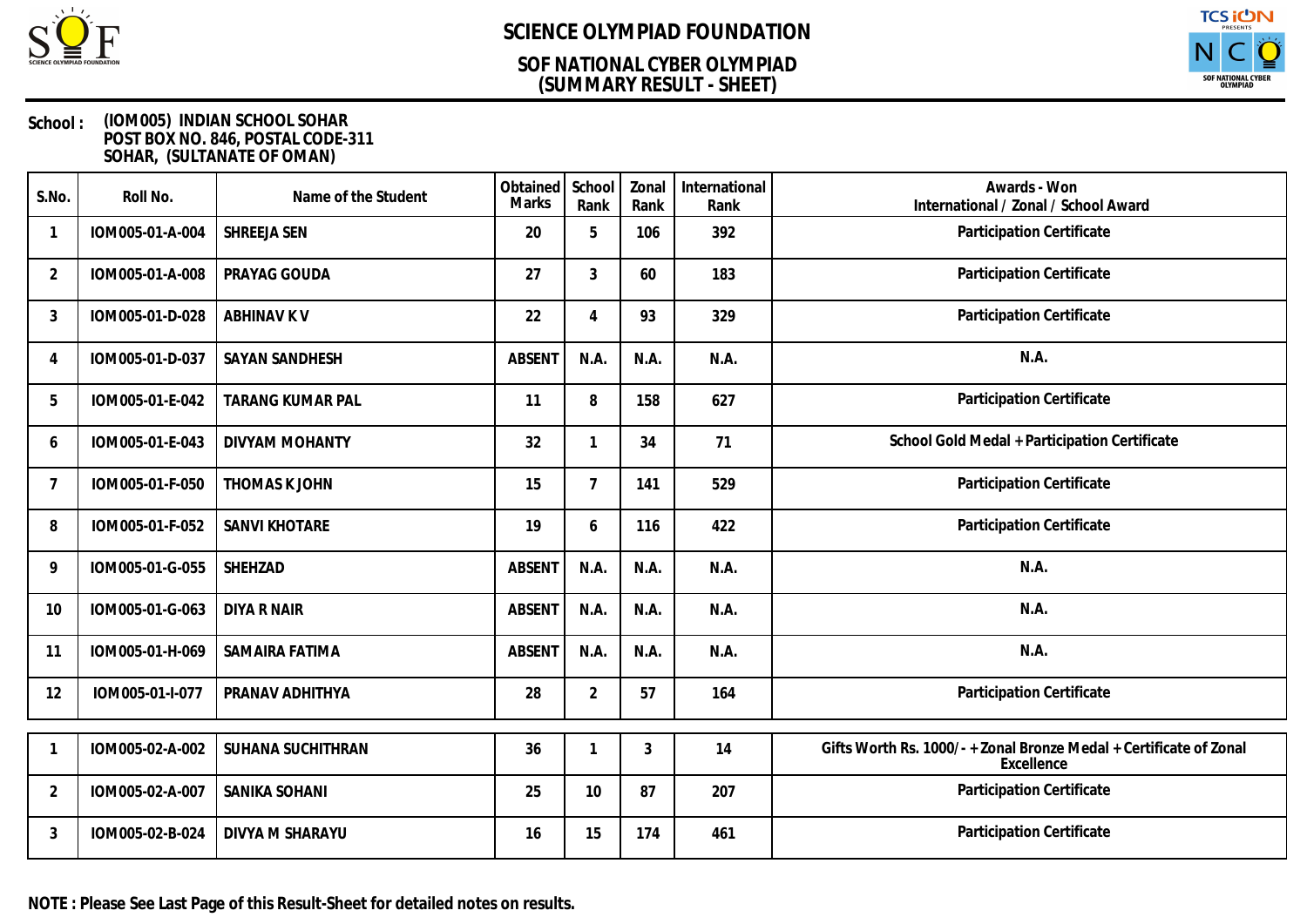

### **(SUMMARY RESULT - SHEET) SOF NATIONAL CYBER OLYMPIAD**



| S.No.          | Roll No.        | Name of the Student             | Obtained<br><b>Marks</b> | School<br>Rank | Zonal<br>Rank | International<br>Rank | Awards - Won<br>International / Zonal / School Award                                                          |
|----------------|-----------------|---------------------------------|--------------------------|----------------|---------------|-----------------------|---------------------------------------------------------------------------------------------------------------|
| $\overline{A}$ | IOM005-02-C-028 | M A ADITHYA                     | 32                       | 3              | 19            | 55                    | Certificate of Zonal Excellence + Medal of Distinction + Certificate of<br>Distinction                        |
| 5              | IOM005-02-C-029 | <b>DHRITI BASU</b>              | <b>ABSENT</b>            | N.A.           | N.A.          | N.A.                  | N.A.                                                                                                          |
| 6              | IOM005-02-C-030 | KRISHNA PRIYA BINU              | <b>ABSENT</b>            | N.A.           | N.A.          | N.A.                  | N.A.                                                                                                          |
| 7              | IOM005-02-C-031 | SOUGANDHIKA KHOSLA              | 24                       | 11             | 89            | 218                   | Participation Certificate                                                                                     |
| 8              | IOM005-02-C-032 | <b>KAUSHIKA V</b>               | 25                       | 9              | 85            | 203                   | Participation Certificate                                                                                     |
| 9              | IOM005-02-C-033 | ABHINAV HARIKUMAR               | 12                       | 16             | 209           | 565                   | Participation Certificate                                                                                     |
| 10             | IOM005-02-C-037 | THEERAJ MURUGAN                 | 30                       | $\overline{4}$ | 29            | 76                    | School Gold Medal + Participation Certificate                                                                 |
| 11             | IOM005-02-D-055 | <b>ANCHAL PRASAD</b>            | 17                       | 14             | 168           | 443                   | Participation Certificate                                                                                     |
| 12             | IOM005-02-D-059 | MOHAMMAD ZAYAN                  | <b>ABSENT</b>            | N.A.           | N.A.          | N.A.                  | N.A.                                                                                                          |
| 13             | IOM005-02-E-061 | <b>MARIA ELSA EAPEN</b>         | 27                       | 8              | 62            | 146                   | Participation Certificate                                                                                     |
| 14             | IOM005-02-E-070 | SYED TAHA HASAN                 | 29                       | 6              | 43            | 104                   | School Bronze Medal + Participation Certificate                                                               |
| 15             | IOM005-02-F-073 | ANN LIZ PAUL                    | 28                       | $\overline{7}$ | 49            | 119                   | Participation Certificate                                                                                     |
| 16             | IOM005-02-F-079 | ABHINAV JITHISH                 | 29                       | 5              | 41            | 99                    | School Silver Medal + Participation Certificate                                                               |
| 17             | IOM005-02-F-081 | AVANTHIKA SENTHIL KUMARAN       | 35                       | $\overline{2}$ | 4             | 22                    | Gifts Worth Rs. 1000/-+Medal of Distinction + Certificate of Distinction +<br>Certificate of Zonal Excellence |
| 18             | IOM005-02-F-082 | CHENNURU ESWAR VARAPRASAD REDDY | 20                       | 13             | 137           | 351                   | Participation Certificate                                                                                     |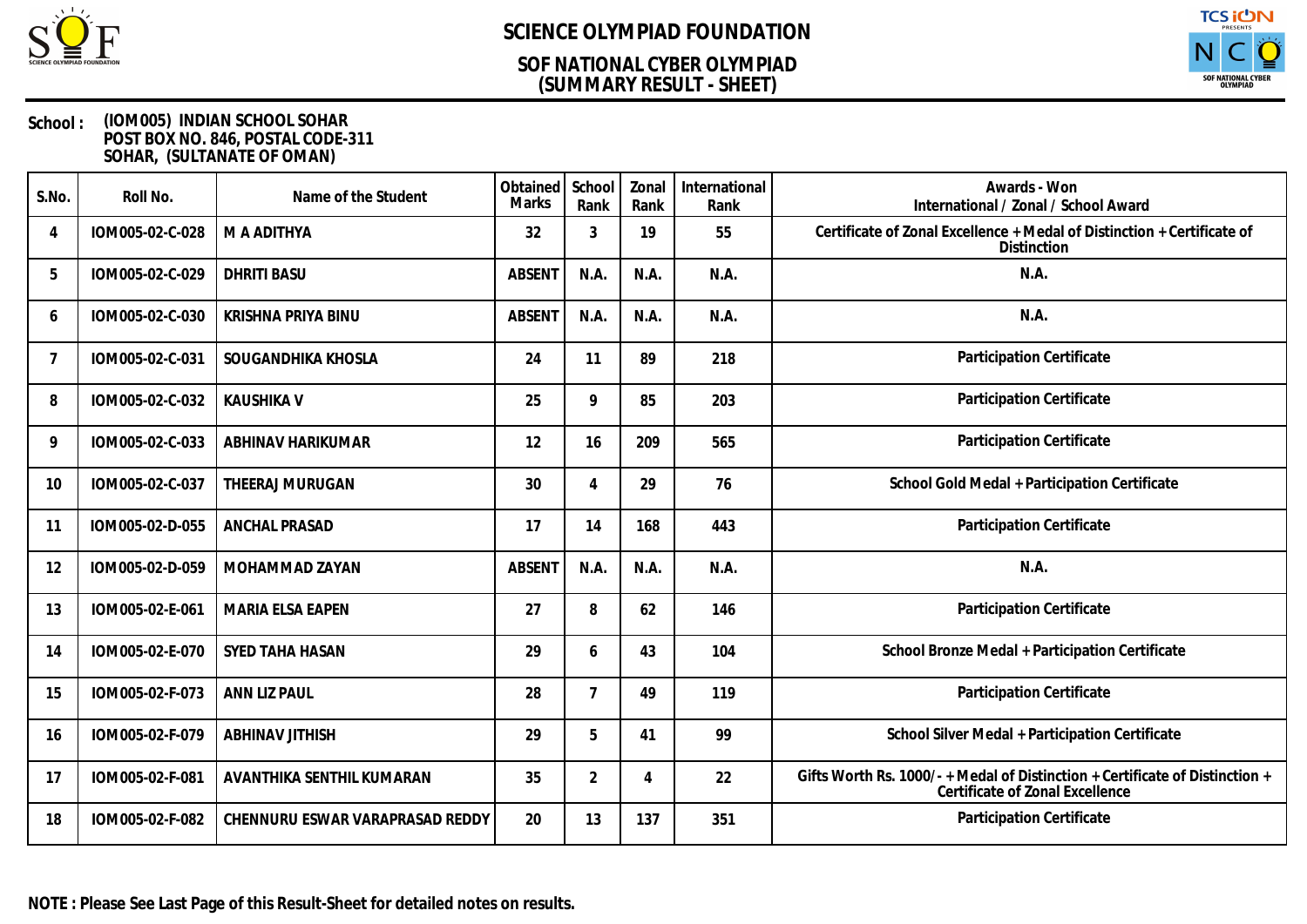

### **(SUMMARY RESULT - SHEET) SOF NATIONAL CYBER OLYMPIAD**



#### **School : (IOM005) INDIAN SCHOOL SOHAR POST BOX NO. 846, POSTAL CODE-311 SOHAR, (SULTANATE OF OMAN)**

| S.No.          | Roll No.        | Name of the Student    | Obtained<br><b>Marks</b> | School<br>Rank | Zonal<br>Rank | International<br>Rank | Awards - Won<br>International / Zonal / School Award                                   |
|----------------|-----------------|------------------------|--------------------------|----------------|---------------|-----------------------|----------------------------------------------------------------------------------------|
| 19             | IOM005-02-G-086 | <b>GAUTAM S PILLAI</b> | <b>ABSENT</b>            | N.A.           | N.A.          | N.A.                  | N.A.                                                                                   |
| 20             | IOM005-02-G-092 | NAVANEETHA KRISHNAN    | 21                       | 12             | 125           | 321                   | Participation Certificate                                                              |
| 21             | IOM005-02-H-101 | SHRIHITHA V            | <b>ABSENT</b>            | N.A.           | N.A.          | N.A.                  | N.A.                                                                                   |
| 22             | IOM005-02-I-113 | PRANAV TY              | <b>ABSENT</b>            | N.A.           | N.A.          | N.A.                  | N.A.                                                                                   |
|                | IOM005-03-B-015 | <b>ROJUS PAUL</b>      | 18                       | 8              | 153           | 379                   | Participation Certificate                                                              |
| $\overline{2}$ | IOM005-03-C-034 | YOGITH NATARAJAN       | 17                       | 10             | 158           | 400                   | Participation Certificate                                                              |
| 3              | IOM005-03-C-038 | PROFIL NIMROTH         | 17                       | 9              | 155           | 389                   | Participation Certificate                                                              |
| $\overline{4}$ | IOM005-03-D-046 | <b>ABEL ROBIN</b>      | 31                       | $\mathbf{1}$   | 20            | 64                    | Certificate of Zonal Excellence + Medal of Distinction + Certificate of<br>Distinction |
| 5              | IOM005-03-E-064 | KAVINDRA PRIYAN        | <b>ABSENT</b>            | N.A.           | N.A.          | N.A.                  | N.A.                                                                                   |
| 6              | IOM005-03-E-068 | <b>BRIONA SHANEEP</b>  | 19                       | $\overline{7}$ | 141           | 347                   | Participation Certificate                                                              |
| -7             | IOM005-03-F-079 | <b>NAVNEETH N</b>      | <b>ABSENT</b>            | N.A.           | N.A.          | N.A.                  | N.A.                                                                                   |
| 8              | IOM005-03-F-081 | ASTHA TEJASKUMAR P     | 19                       | 6              | 138           | 341                   | Participation Certificate                                                              |
| 9              | IOM005-03-F-082 | SAMRIDDHI              | 24                       | 3              | 78            | 201                   | School Silver Medal + Participation Certificate                                        |
| 10             | IOM005-03-F-086 | SWARNAVO BANERJEE      | 30                       | 2              | 28            | 79                    | School Gold Medal + Participation Certificate                                          |
| 11             | IOM005-03-F-094 | <b>GAUTHAM K C</b>     | 15                       | 11             | 185           | 470                   | Participation Certificate                                                              |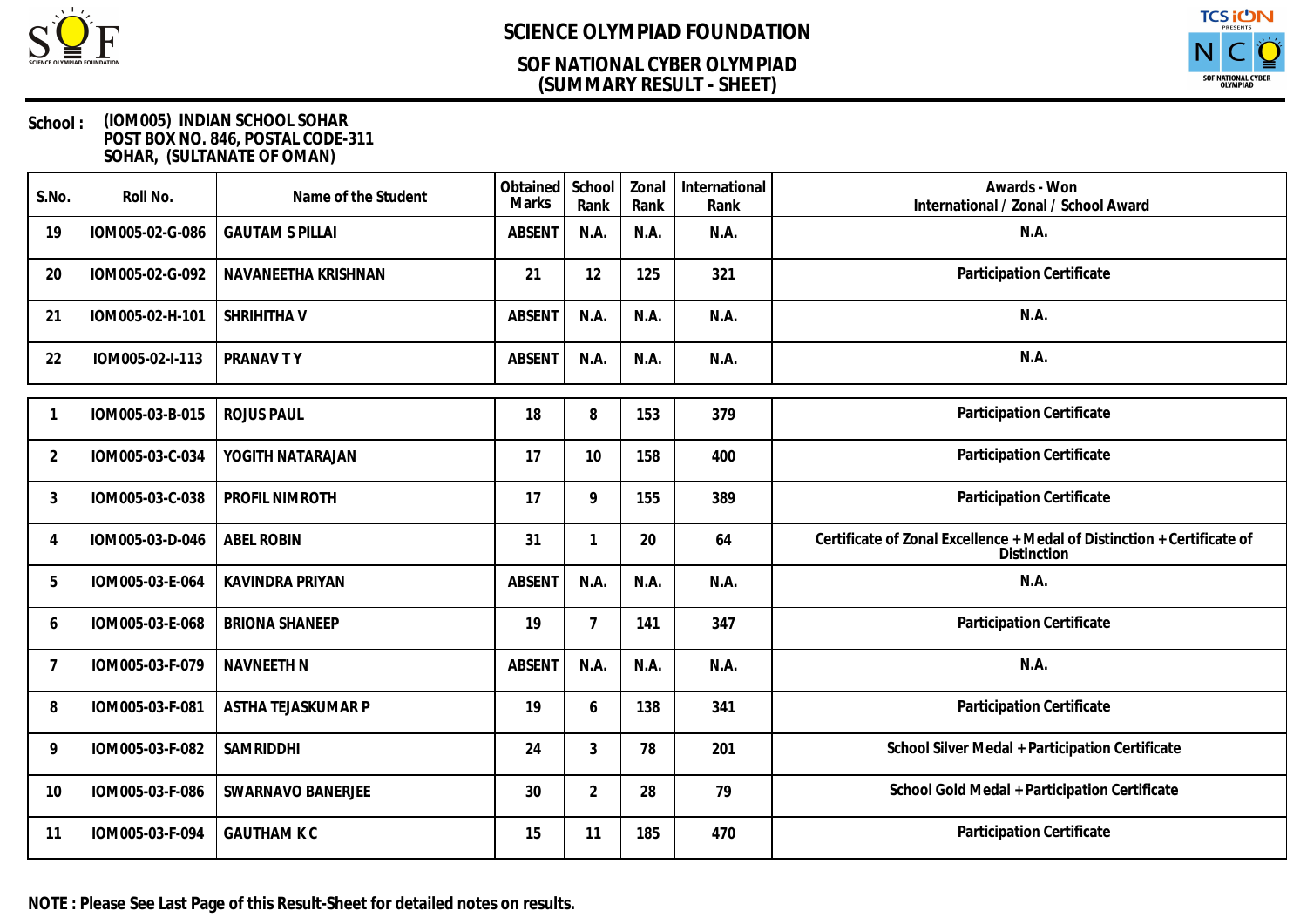

### **(SUMMARY RESULT - SHEET) SOF NATIONAL CYBER OLYMPIAD**



#### **School : (IOM005) INDIAN SCHOOL SOHAR POST BOX NO. 846, POSTAL CODE-311 SOHAR, (SULTANATE OF OMAN)**

| S.No.          | Roll No.        | Name of the Student       | Obtained<br>Marks | School<br>Rank | Zonal<br>Rank | International<br>Rank | Awards - Won<br>International / Zonal / School Award                                   |
|----------------|-----------------|---------------------------|-------------------|----------------|---------------|-----------------------|----------------------------------------------------------------------------------------|
| 12             | IOM005-03-G-098 | <b>JOANNA JIMSON</b>      | <b>ABSENT</b>     | N.A.           | N.A.          | N.A.                  | N.A.                                                                                   |
| 13             | IOM005-03-G-099 | <b>C VIGNESH</b>          | 17                | 10             | 158           | 400                   | Participation Certificate                                                              |
| 14             | IOM005-03-H-109 | <b>AADYOT BISEN</b>       | <b>ABSENT</b>     | N.A.           | N.A.          | N.A.                  | N.A.                                                                                   |
| 15             | IOM005-03-H-111 | <b>MOHAMMED ANZIL</b>     | <b>ABSENT</b>     | N.A.           | N.A.          | N.A.                  | N.A.                                                                                   |
| 16             | IOM005-03-H-112 | AKSHARA S WADKAR          | 20                | 5              | 128           | 313                   | Participation Certificate                                                              |
| 17             | IOM005-03-H-113 | PRANAV VUNDEMODALU        | <b>ABSENT</b>     | N.A.           | N.A.          | N.A.                  | N.A.                                                                                   |
| 18             | IOM005-03-H-114 | AVANEESH SUDARSHAN GUPTA  | 13                | 12             | 201           | 513                   | Participation Certificate                                                              |
| 19             | IOM005-03-H-117 | <b>ARABHY MAGHESH</b>     | <b>ABSENT</b>     | N.A.           | N.A.          | N.A.                  | N.A.                                                                                   |
| 20             | IOM005-03-I-127 | DAVE MALHAR PRIYESH KUMAR | 24                | 4              | 79            | 202                   | School Bronze Medal + Participation Certificate                                        |
|                | IOM005-04-A-003 | YASHAS P                  | 19                | $\overline{7}$ | 124           | 327                   | Participation Certificate                                                              |
| $\overline{2}$ | IOM005-04-A-004 | SHRABASTI SEN             | 28                | $\overline{2}$ | 35            | 99                    | School Gold Medal + Participation Certificate                                          |
| 3              | IOM005-04-A-008 | PRAVEEN MUDDADA           | <b>ABSENT</b>     | N.A.           | N.A.          | N.A.                  | N.A.                                                                                   |
| 4              | IOM005-04-B-024 | <b>AYUSHI SINGH</b>       | <b>ABSENT</b>     | N.A.           | N.A.          | N.A.                  | N.A.                                                                                   |
| 5              | IOM005-04-C-040 | <b>VAIKHA MONISH</b>      | 12                | 12             | 209           | 515                   | Participation Certificate                                                              |
| 6              | IOM005-04-D-048 | <b>NABIL BISWAS</b>       | 30                | 1              | 21            | 67                    | Certificate of Zonal Excellence + Medal of Distinction + Certificate of<br>Distinction |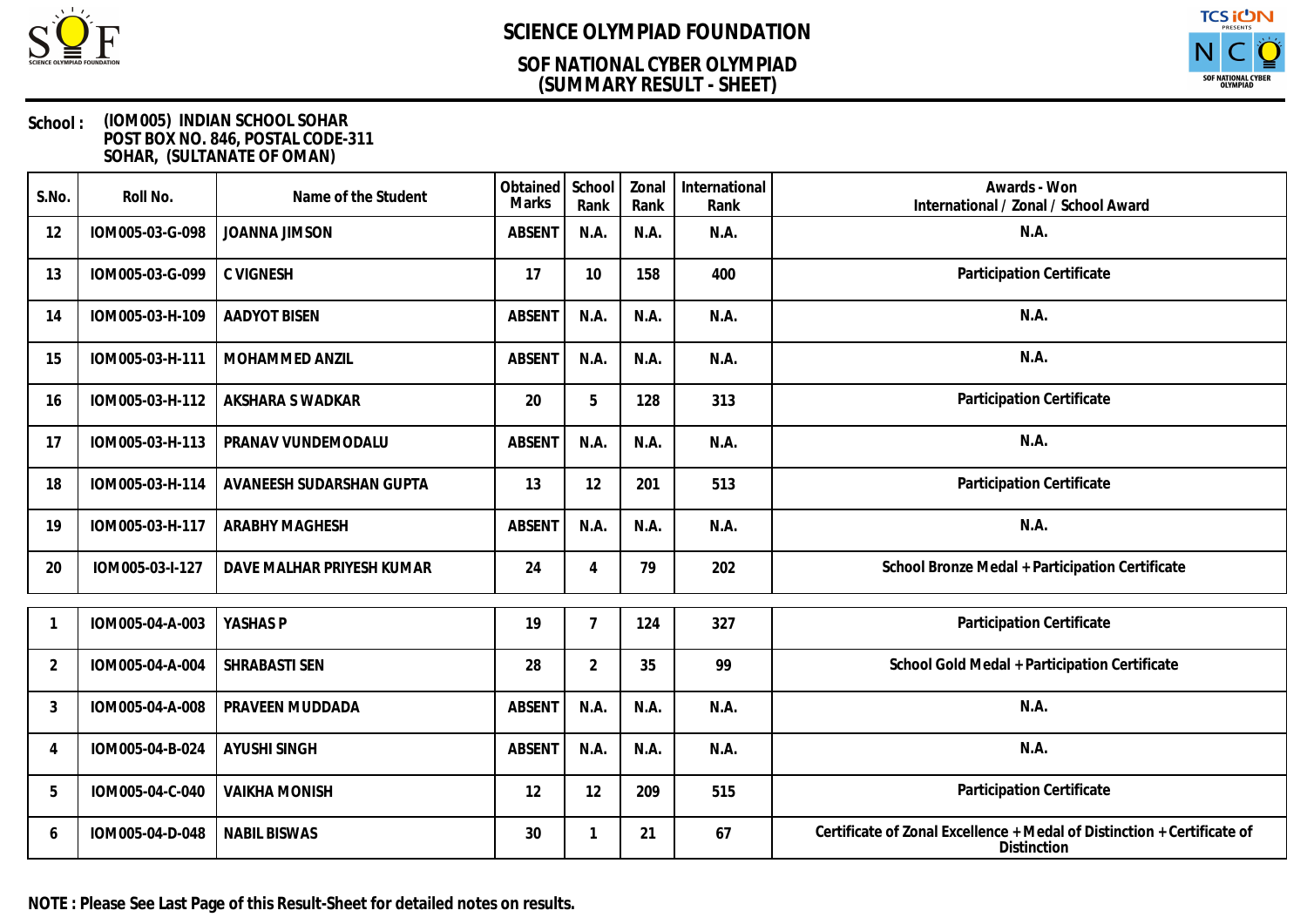

### **(SUMMARY RESULT - SHEET) SOF NATIONAL CYBER OLYMPIAD**



| S.No.          | Roll No.        | Name of the Student      | Obtained<br>Marks | School<br>Rank | Zonal<br>Rank | International<br>Rank | Awards - Won<br>International / Zonal / School Award |
|----------------|-----------------|--------------------------|-------------------|----------------|---------------|-----------------------|------------------------------------------------------|
| $\overline{7}$ | IOM005-04-D-052 | <b>BHAAVIK SAIBHUVIS</b> | 15                | 9              | 175           | 439                   | Participation Certificate                            |
| 8              | IOM005-04-E-076 | SREEHARI R NAIR          | 18                | 8              | 143           | 360                   | Participation Certificate                            |
| 9              | IOM005-04-E-079 | NAMAN BHATTACHARYA       | <b>ABSENT</b>     | N.A.           | N.A.          | N.A.                  | N.A.                                                 |
| 10             | IOM005-04-E-089 | ABHINAV KRISHNAN S       | 21                | 4              | 104           | 269                   | School Bronze Medal + Participation Certificate      |
| 11             | IOM005-04-F-091 | AISHWARYA RENJIT         | 18                | 8              | 143           | 360                   | Participation Certificate                            |
| 12             | IOM005-04-F-092 | SERAH LIZNA VARGHESE     | <b>ABSENT</b>     | N.A.           | N.A.          | N.A.                  | N.A.                                                 |
| 13             | IOM005-04-F-093 | SARISHA GUPTA            | 21                | 5              | 106           | 271                   | Participation Certificate                            |
| 14             | IOM005-04-F-094 | <b>NALINI BABURAJ</b>    | 20                | 6              | 115           | 300                   | Participation Certificate                            |
| 15             | IOM005-04-F-095 | SHRESTHIK VENKATESH      | 14                | 10             | 187           | 460                   | Participation Certificate                            |
| 16             | IOM005-04-F-100 | MUSTAFA IBRAHIM SAYED    | 14                | 11             | 189           | 466                   | Participation Certificate                            |
| 17             | IOM005-04-F-104 | <b>VANSH DEORA</b>       | <b>ABSENT</b>     | N.A.           | N.A.          | N.A.                  | N.A.                                                 |
| 18             | IOM005-04-H-127 | SHAURYA VIR SINGH        | 25                | 3              | 64            | 165                   | School Silver Medal + Participation Certificate      |
| 19             | IOM005-04-I-140 | DHRUV PARAG MUKEWAR      | 21                | 5              | 106           | 271                   | Participation Certificate                            |
| 20             | IOM005-04-I-149 | <b>DIONE FERNANDES</b>   | <b>ABSENT</b>     | N.A.           | N.A.          | N.A.                  | N.A.                                                 |
| -1             | IOM005-05-A-007 | <b>ASWIN SURAJ</b>       | <b>ABSENT</b>     | N.A.           | N.A.          | N.A.                  | N.A.                                                 |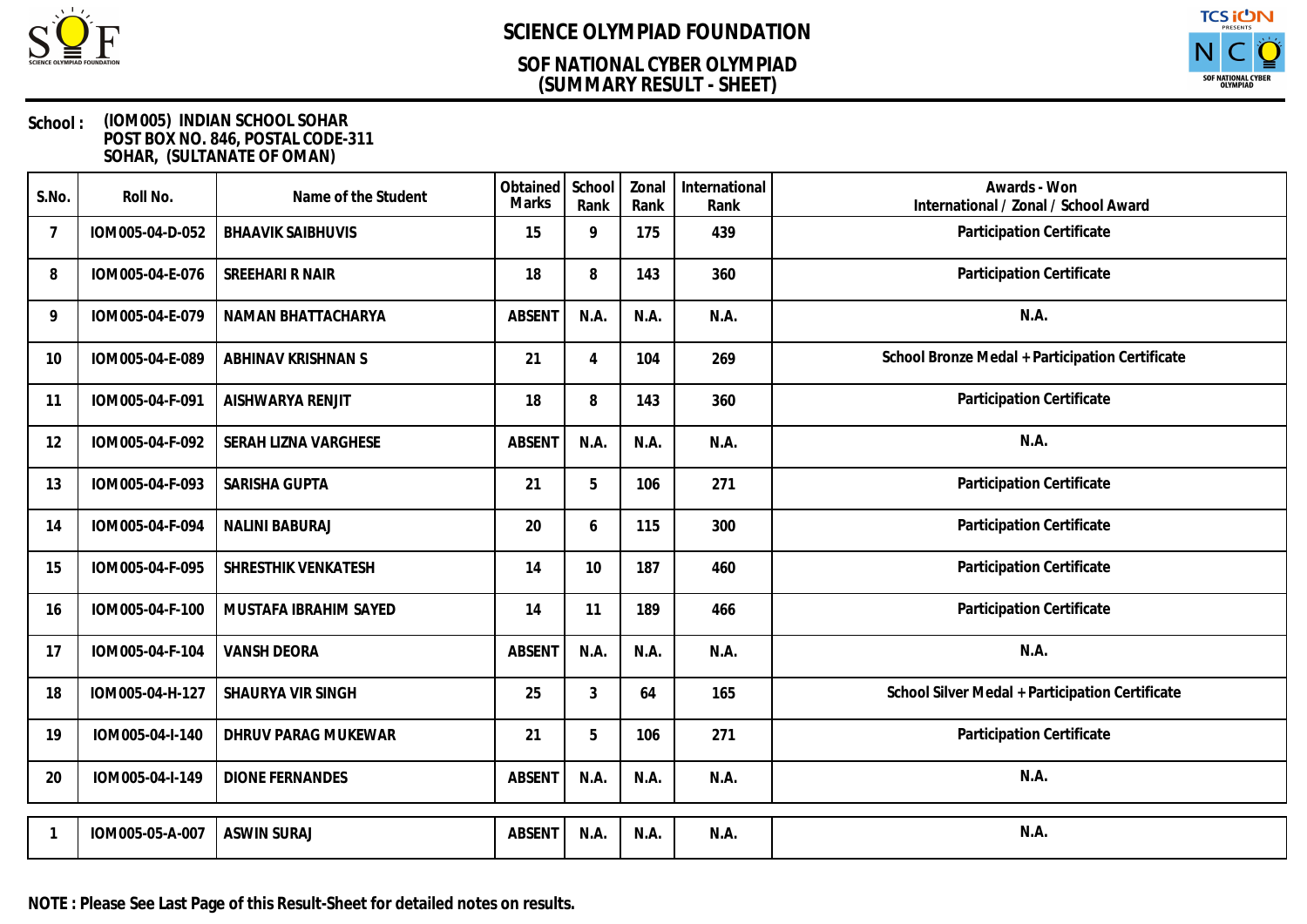

### **(SUMMARY RESULT - SHEET) SOF NATIONAL CYBER OLYMPIAD**



| S.No.          | Roll No.        | Name of the Student   | Obtained<br><b>Marks</b> | School<br>Rank | Zonal<br>Rank | International<br>Rank | Awards - Won<br>International / Zonal / School Award                                   |
|----------------|-----------------|-----------------------|--------------------------|----------------|---------------|-----------------------|----------------------------------------------------------------------------------------|
| $\overline{2}$ | IOM005-05-B-027 | <b>DJASWIN</b>        | 17                       | 13             | 263           | 1025                  | Participation Certificate                                                              |
| 3              | IOM005-05-B-030 | <b>NIKHIL KUMAR</b>   | <b>ABSEN1</b>            | N.A.           | N.A.          | N.A.                  | N.A.                                                                                   |
| $\overline{4}$ | IOM005-05-C-043 | <b>JASIN N S</b>      | 18                       | 12             | 260           | 1009                  | Participation Certificate                                                              |
| 5              | IOM005-05-C-045 | RENATO JOHN C R       | 29                       | 5              | 139           | 580                   | Participation Certificate                                                              |
| 6              | IOM005-05-C-047 | ANUGYA MANDAL         | 19                       | 10             | 250           | 975                   | Participation Certificate                                                              |
| 7              | IOM005-05-C-049 | <b>KARAN A SHAH</b>   | 25                       | 9              | 190           | 747                   | Participation Certificate                                                              |
| 8              | IOM005-05-D-055 | ZACHARIAH K JOHN      | 42                       | 1              | 26            | 152                   | Certificate of Zonal Excellence + Medal of Distinction + Certificate of<br>Distinction |
| 9              | IOM005-05-E-061 | <b>VEDI YADAV</b>     | 26                       | $\overline{7}$ | 174           | 698                   | Participation Certificate                                                              |
| 10             | IOM005-05-G-072 | <b>RISHUL MANGLA</b>  | 37                       | $\overline{2}$ | 49            | 289                   | School Gold Medal + Participation Certificate                                          |
| 11             | IOM005-05-G-073 | PULAKITA BEHARA       | <b>ABSENT</b>            | N.A.           | N.A.          | N.A.                  | N.A.                                                                                   |
| 12             | IOM005-05-G-075 | VANSHIKA ATISH KUMAR  | 18                       | 11             | 254           | 998                   | Participation Certificate                                                              |
| 13             | IOM005-05-G-078 | HAMSINI BILIKALAHALLI | <b>ABSENT</b>            | N.A.           | N.A.          | N.A.                  | N.A.                                                                                   |
| 14             | IOM005-05-G-079 | SHIVANI MURUGAPPAN    | <b>ABSENT</b>            | N.A.           | N.A.          | N.A.                  | N.A.                                                                                   |
| 15             | IOM005-05-G-085 | SHOURYA UPADHYAY      | 36                       | 3              | 60            | 326                   | School Silver Medal + Participation Certificate                                        |
| 16             | IOM005-05-I-102 | AANYA RAWAT           | 28                       | 6              | 148           | 620                   | Participation Certificate                                                              |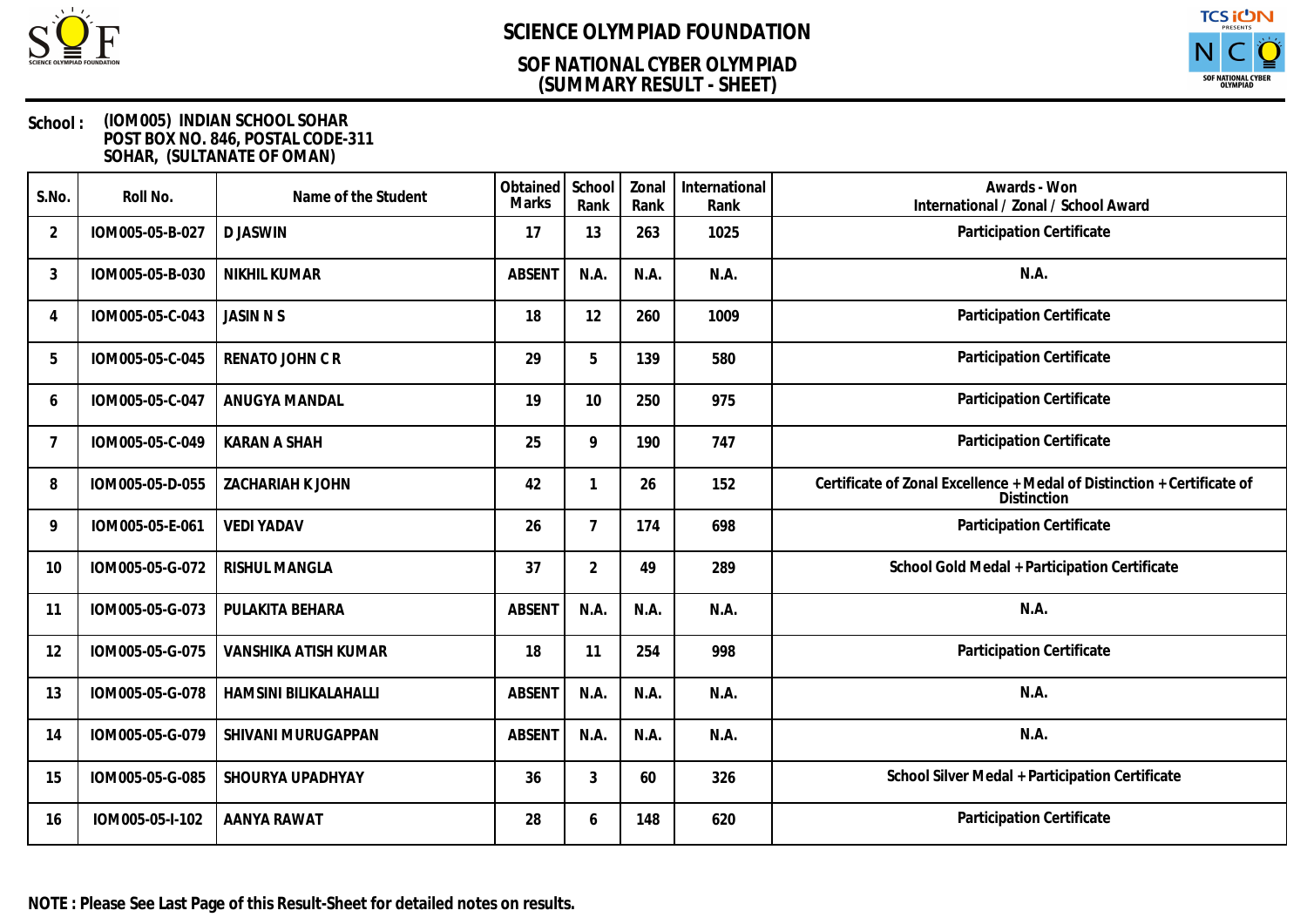

### **(SUMMARY RESULT - SHEET) SOF NATIONAL CYBER OLYMPIAD**



| S.No.          | Roll No.        | Name of the Student     | Obtained<br><b>Marks</b> | School<br>Rank | Zonal<br>Rank | International<br>Rank | Awards - Won<br>International / Zonal / School Award |
|----------------|-----------------|-------------------------|--------------------------|----------------|---------------|-----------------------|------------------------------------------------------|
| 17             | IOM005-05-I-103 | <b>VISHNU HARI</b>      | 37                       | $\overline{2}$ | 49            | 289                   | School Gold Medal + Participation Certificate        |
| 18             | IOM005-05-I-105 | P LAKSH                 | 25                       | 8              | 184           | 737                   | Participation Certificate                            |
| 19             | IOM005-05-I-114 | <b>BRAJENDRA PANDEY</b> | 35                       | 4              | 66            | 348                   | School Bronze Medal + Participation Certificate      |
|                | IOM005-06-A-004 | <b>GODWIN LUERS</b>     | 15                       | 13             | 218           | 1046                  | Participation Certificate                            |
| $\overline{2}$ | IOM005-06-A-008 | SAJAL KUMAR PAL         | 16                       | 12             | 215           | 1026                  | Participation Certificate                            |
| 3              | IOM005-06-A-009 | <b>ANUSHKA PANDEY</b>   | <b>ABSENT</b>            | N.A.           | N.A.          | N.A.                  | N.A.                                                 |
| 4              | IOM005-06-A-010 | N P YOGESH              | 30                       | 4              | 93            | 496                   | Participation Certificate                            |
| 5              | IOM005-06-A-016 | RIDDHI SOMANKAR         | 20                       | 10             | 186           | 892                   | Participation Certificate                            |
| 6              | IOM005-06-A-017 | <b>KEYURI BURANPUR</b>  | 30                       | 5              | 94            | 498                   | Participation Certificate                            |
| 7              | IOM005-06-C-045 | <b>VASUDEV R PILLAI</b> | 29                       | 6              | 106           | 545                   | Participation Certificate                            |
| 8              | IOM005-06-D-051 | <b>ARJUN RENJIT</b>     | <b>ABSENT</b>            | N.A.           | N.A.          | N.A.                  | N.A.                                                 |
| 9              | IOM005-06-D-058 | NITHIN GLADSON GOMEZ    | 18                       | 11             | 201           | 958                   | Participation Certificate                            |
| 10             | IOM005-06-E-069 | <b>GAYATHRI S NAIR</b>  | <b>ABSENT</b>            | N.A.           | N.A.          | N.A.                  | N.A.                                                 |
| 11             | IOM005-06-E-077 | AYAAN ANWAR T           | 26                       | 9              | 133           | 669                   | Participation Certificate                            |
| 12             | IOM005-06-E-079 | SIRI B PATIL            | 37                       | $\overline{2}$ | 33            | 257                   | School Silver Medal + Participation Certificate      |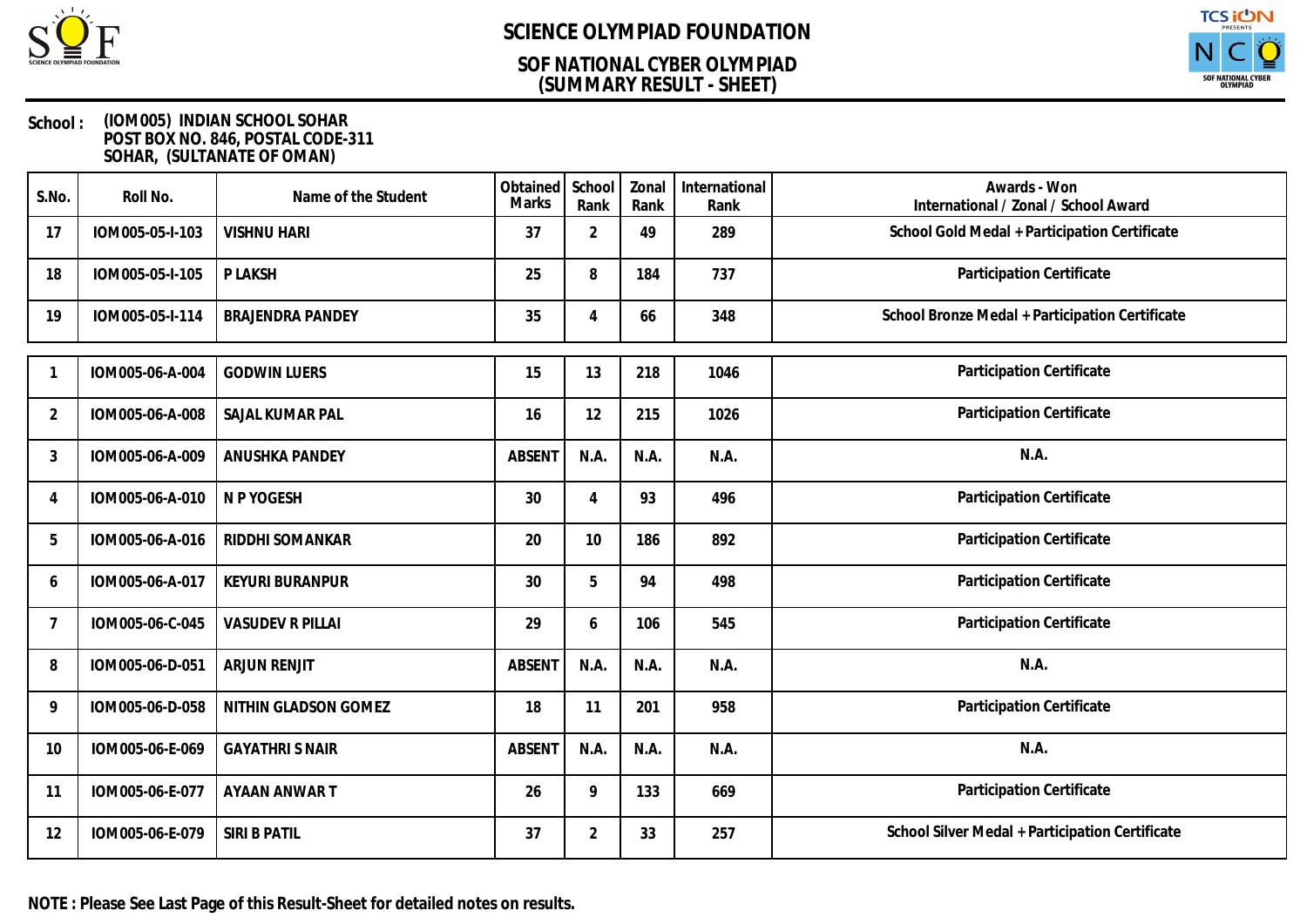

### **(SUMMARY RESULT - SHEET) SOF NATIONAL CYBER OLYMPIAD**



#### **School : (IOM005) INDIAN SCHOOL SOHAR POST BOX NO. 846, POSTAL CODE-311 SOHAR, (SULTANATE OF OMAN)**

| S.No.          | Roll No.        | Name of the Student       | Obtained<br>Marks | School<br>Rank | Zonal<br>Rank | International<br>Rank | Awards - Won<br>International / Zonal / School Award                                                          |
|----------------|-----------------|---------------------------|-------------------|----------------|---------------|-----------------------|---------------------------------------------------------------------------------------------------------------|
| 13             | IOM005-06-F-081 | <b>DHRUVA R SHAH</b>      | 28                | 7              | 111           | 583                   | Participation Certificate                                                                                     |
| 14             | IOM005-06-F-082 | R NITINKISOR              | 36                | 3              | 44            | 289                   | School Bronze Medal + Participation Certificate                                                               |
| 15             | IOM005-06-F-083 | SAVIO GEORGE M            | 29                | 6              | 106           | 545                   | Participation Certificate                                                                                     |
| 16             | IOM005-06-F-084 | <b>ATHARVA</b>            | <b>ABSENT</b>     | N.A.           | N.A.          | N.A.                  | N.A.                                                                                                          |
| 17             | IOM005-06-F-085 | DHRUTI H G                | 30                | 4              | 93            | 496                   | Participation Certificate                                                                                     |
| 18             | IOM005-06-F-087 | <b>UMIKA SOOD</b>         | 30                | 4              | 93            | 496                   | Participation Certificate                                                                                     |
| 19             | IOM005-06-F-090 | YASH B SETH               | 26                | 8              | 132           | 663                   | Participation Certificate                                                                                     |
| 20             | IOM005-06-G-100 | <b>LUVYA P SHETTY</b>     | 37                |                | 32            | 253                   | School Gold Medal + Participation Certificate                                                                 |
|                |                 |                           |                   |                |               |                       |                                                                                                               |
|                | IOM005-07-A-013 | <b>ANIRUDH G</b>          | 27                | 14             | 119           | 559                   | Participation Certificate                                                                                     |
| $\overline{2}$ | IOM005-07-A-017 | AATHIRA RENJITH           | 19                | 20             | 165           | 876                   | Participation Certificate                                                                                     |
| 3              | IOM005-07-A-018 | <b>SHAHID T</b>           | <b>ABSENT</b>     | N.A.           | N.A.          | N.A.                  | N.A.                                                                                                          |
| $\overline{4}$ | IOM005-07-B-021 | BALAMURUGAN SIDAMBARISVAR | 33                | 9              | 75            | 332                   | <b>Participation Certificate</b>                                                                              |
| 5              | IOM005-07-B-022 | <b>ULLASH PARAMESHI</b>   | 28                | 13             | 114           | 520                   | Participation Certificate                                                                                     |
| 6              | IOM005-07-B-026 | <b>AMAN SAJI</b>          | 44                | $\overline{2}$ | 8             | 67                    | Gifts Worth Rs. 1000/-+Medal of Distinction + Certificate of Distinction +<br>Certificate of Zonal Excellence |
| 7              | IOM005-07-B-033 | SAMRUDDHI MANDAR SATHE    | <b>ABSENT</b>     | N.A.           | N.A.          | N.A.                  | N.A.                                                                                                          |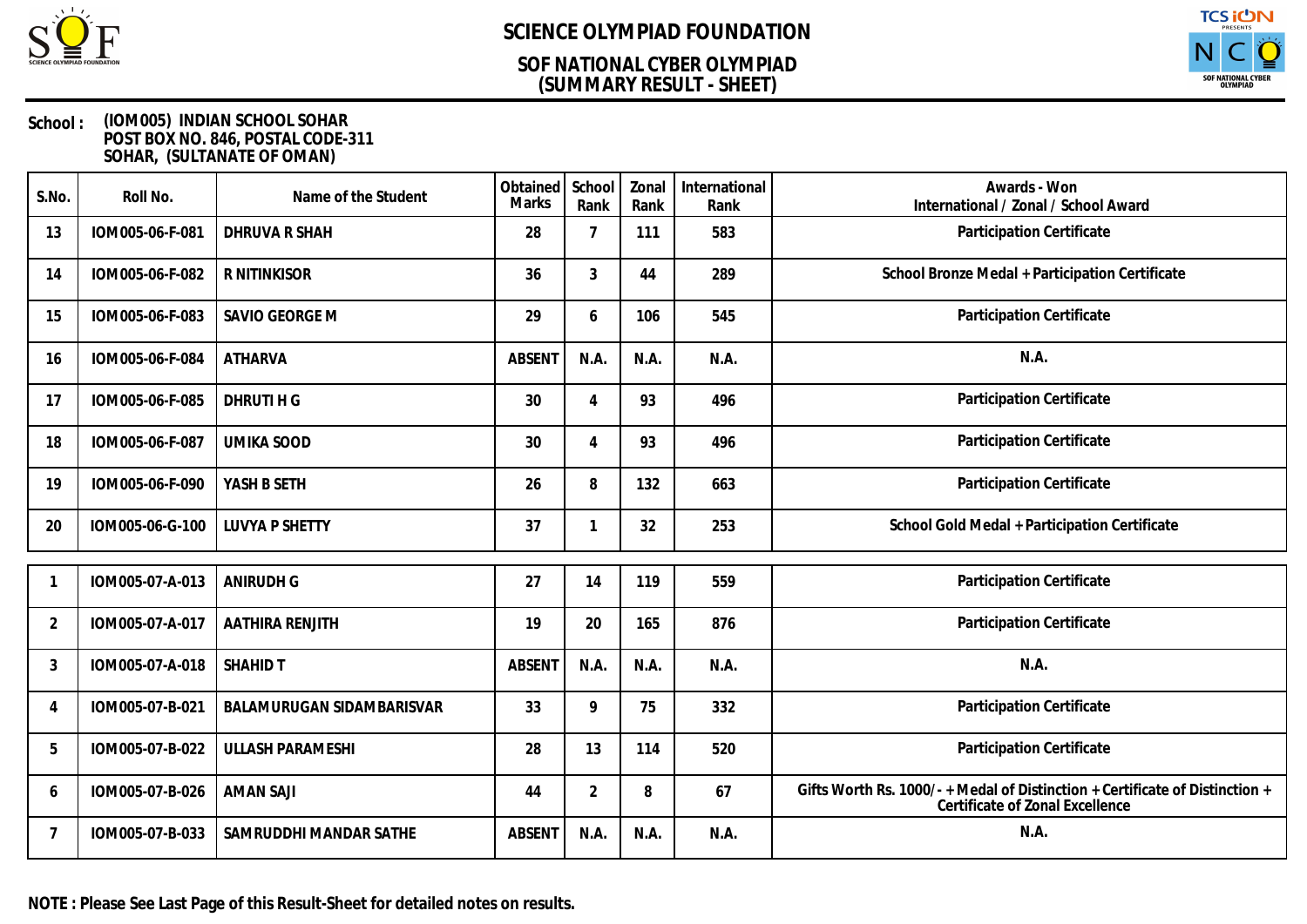

### **(SUMMARY RESULT - SHEET) SOF NATIONAL CYBER OLYMPIAD**



| S.No. | Roll No.        | Name of the Student       | Obtained<br><b>Marks</b> | School<br>Rank | Zonal<br>Rank | International<br>Rank | Awards - Won<br>International / Zonal / School Award                                                          |
|-------|-----------------|---------------------------|--------------------------|----------------|---------------|-----------------------|---------------------------------------------------------------------------------------------------------------|
| 8     | IOM005-07-B-035 | <b>LABDHI MILAN DOSHI</b> | 29                       | 12             | 105           | 485                   | Participation Certificate                                                                                     |
| 9     | IOM005-07-B-036 | ANDRIA SUSAN JACOB        | 35                       | $\overline{7}$ | 54            | 254                   | Participation Certificate                                                                                     |
| 10    | IOM005-07-C-039 | YASHITA SINGH             | 23                       | 17             | 143           | 724                   | Participation Certificate                                                                                     |
| -11   | IOM005-07-C-040 | R NEHA                    | 29                       | 11             | 104           | 484                   | Participation Certificate                                                                                     |
| 12    | IOM005-07-D-049 | PAVAN NAMBIAR             | 37                       | 6              | 47            | 222                   | School Bronze Medal + Participation Certificate                                                               |
| 13    | IOM005-07-D-050 | <b>CHRIS JOSHI</b>        | 23                       | 17             | 143           | 724                   | Participation Certificate                                                                                     |
| 14    | IOM005-07-D-052 | <b>HANSINI C SALIAN</b>   | 39                       | 4              | 28            | 151                   | School Gold Medal + Participation Certificate                                                                 |
| 15    | IOM005-07-E-063 | <b>TAMIZH KUMARAN</b>     | 22                       | 19             | 149           | 762                   | Participation Certificate                                                                                     |
| 16    | IOM005-07-E-064 | <b>DEVIKA SANTOSH</b>     | 24                       | 16             | 135           | 664                   | Participation Certificate                                                                                     |
| 17    | IOM005-07-E-066 | ATHARV S WADKAR           | 35                       | 8              | 60            | 271                   | Participation Certificate                                                                                     |
| 18    | IOM005-07-F-073 | <b>HARIT J MEHTA</b>      | 45                       | 1              | 6             | 60                    | Gifts Worth Rs. 1000/-+Medal of Distinction + Certificate of Distinction +<br>Certificate of Zonal Excellence |
| 19    | IOM005-07-F-075 | <b>NALAN BABURAJ</b>      | 39                       | 5              | 32            | 166                   | School Silver Medal + Participation Certificate                                                               |
| 20    | IOM005-07-F-084 | ARYA RITESH KUMAR MIRANI  | 40                       | 3              | 23            | 131                   | Certificate of Zonal Excellence + Medal of Distinction + Certificate of<br>Distinction                        |
| 21    | IOM005-07-F-085 | HET SARAVAIYA             | 32                       | 10             | 82            | 370                   | Participation Certificate                                                                                     |
| 22    | IOM005-07-G-090 | <b>S THANGAVEL</b>        | <b>ABSENT</b>            | N.A.           | N.A.          | N.A.                  | N.A.                                                                                                          |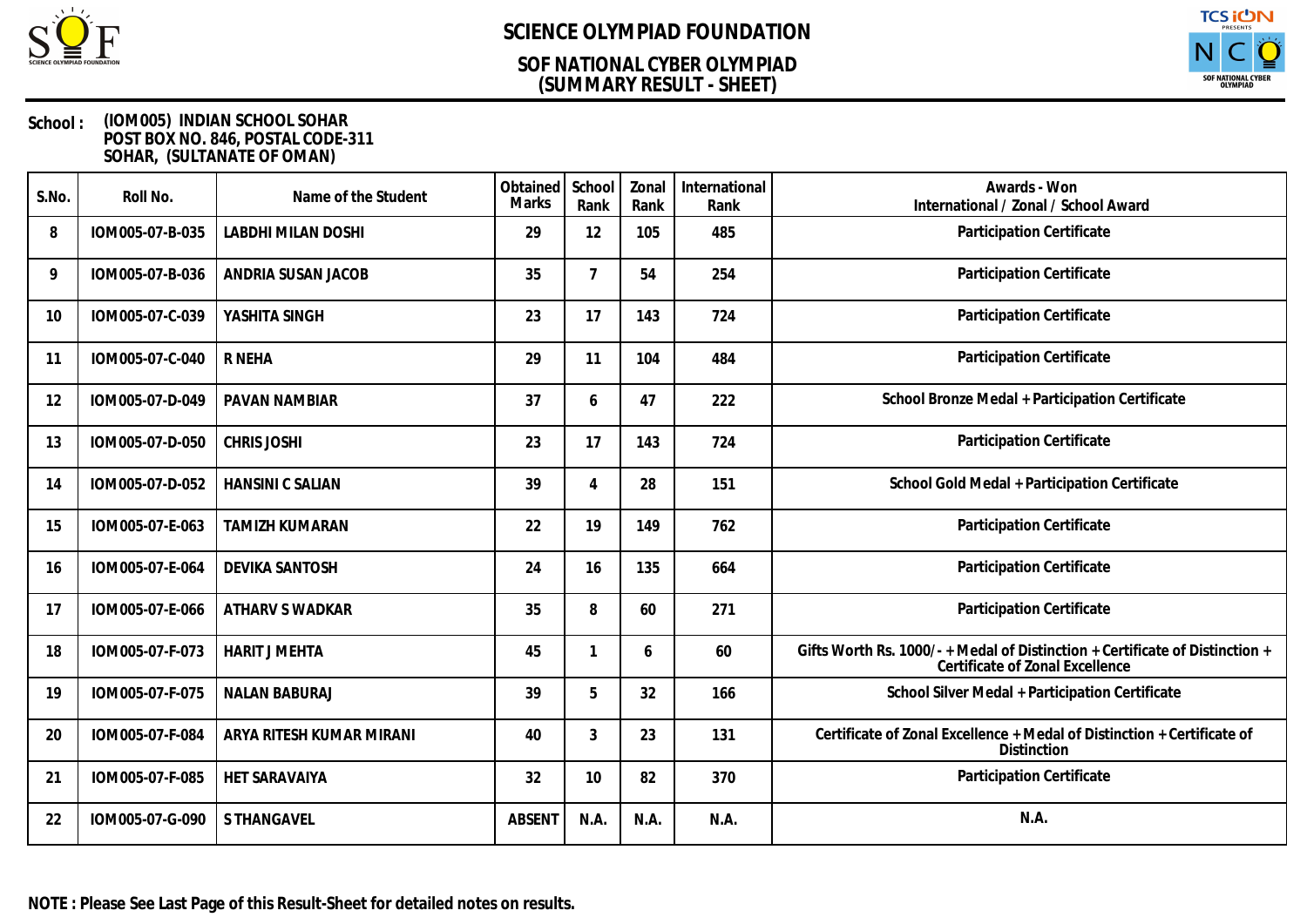

### **(SUMMARY RESULT - SHEET) SOF NATIONAL CYBER OLYMPIAD**



#### **School : (IOM005) INDIAN SCHOOL SOHAR POST BOX NO. 846, POSTAL CODE-311 SOHAR, (SULTANATE OF OMAN)**

| S.No. | Roll No.        | Name of the Student     | Obtained<br><b>Marks</b> | School<br>Rank | Zonal<br>Rank | International<br>Rank | Awards - Won<br>International / Zonal / School Award                                                            |
|-------|-----------------|-------------------------|--------------------------|----------------|---------------|-----------------------|-----------------------------------------------------------------------------------------------------------------|
| 23    | IOM005-07-G-100 | SINCHAN SUVARNA         | 22                       | 18             | 146           | 753                   | Participation Certificate                                                                                       |
| 24    | IOM005-07-G-101 | YOGESH KARTHIKEYAN      | 26                       | 15             | 128           | 608                   | Participation Certificate                                                                                       |
| -1    | IOM005-08-A-001 | AJISTH SHUKLA           | 31                       | 6              | 39            | 402                   | Participation Certificate                                                                                       |
| 2     | IOM005-08-A-002 | ROHAN SUCHITHRAN        | 40                       | $\overline{2}$ | 6             | 153                   | Gifts Worth Rs. 1000/- + Medal of Distinction + Certificate of Distinction +<br>Certificate of Zonal Excellence |
| 3     | IOM005-08-A-013 | <b>I YAKSHITHA</b>      | <b>ABSENT</b>            | N.A.           | N.A.          | N.A.                  | N.A.                                                                                                            |
| 4     | IOM005-08-B-016 | <b>KUSHAL M</b>         | 32                       | 5              | 33            | 368                   | School Gold Medal + Participation Certificate                                                                   |
| 5     | IOM005-08-B-019 | CHERISH VARUGHESE BINNY | 37                       | 3              | 10            | 213                   | Gifts Worth Rs. 1000/- + Medal of Distinction + Certificate of Distinction +<br>Certificate of Zonal Excellence |
| 6     | IOM005-08-C-037 | <b>SWATI RAJESH</b>     | 36                       | 4              | 14            | 235                   | Certificate of Zonal Excellence + Medal of Distinction + Certificate of<br>Distinction                          |
| 7     | IOM005-08-F-072 | <b>HUDA FATIMA</b>      | 13                       | 8              | 159           | 1030                  | Participation Certificate                                                                                       |
| 8     | IOM005-08-F-079 | SAAKSHI MATALE          | 40                       | 1              | 4             | 140                   | Gifts Worth Rs. 1000/-+Medal of Distinction + Certificate of Distinction +<br>Certificate of Zonal Excellence   |
| 9     | IOM005-08-F-089 | SAMBHAWI ADHIKARI       | 30                       | $\overline{7}$ | 43            | 435                   | Participation Certificate                                                                                       |
| -1    | IOM005-09-A-002 | <b>GARVIT SINGH</b>     | 38                       | 3              | 32            | 228                   | School Silver Medal + Participation Certificate                                                                 |
| 2     | IOM005-09-A-011 | ANIMESH VIJAY BAWANE    | 37                       | 4              | 41            | 276                   | School Bronze Medal + Participation Certificate                                                                 |
| 3     | IOM005-09-B-028 | <b>NEERAJ RAJEEV</b>    | 33                       | $\overline{7}$ | 62            | 396                   | Participation Certificate                                                                                       |
| 4     | IOM005-09-C-030 | <b>HARSH SHUKLA</b>     | 33                       | 8              | 63            | 402                   | Participation Certificate                                                                                       |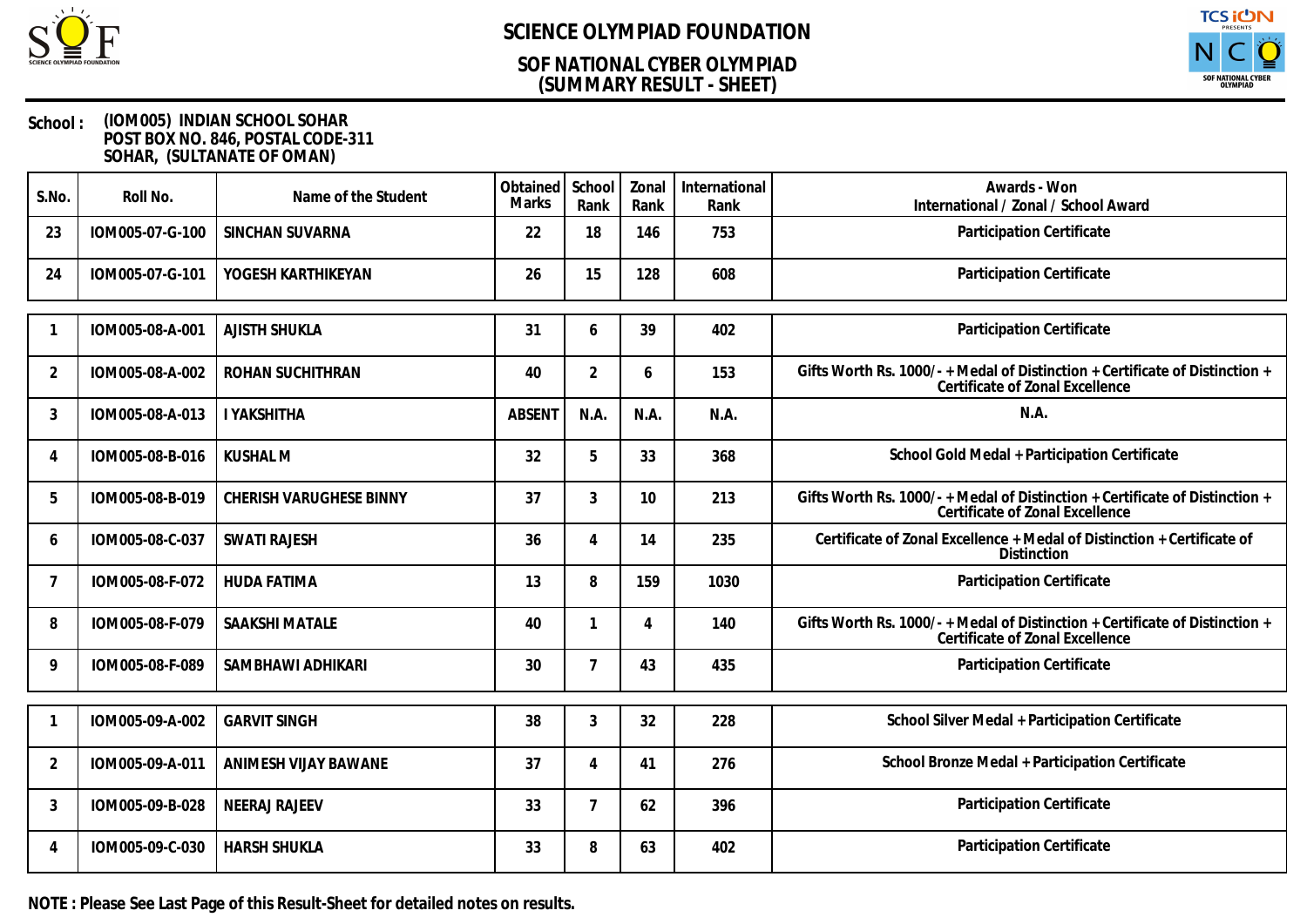

### **(SUMMARY RESULT - SHEET) SOF NATIONAL CYBER OLYMPIAD**



#### **School : (IOM005) INDIAN SCHOOL SOHAR POST BOX NO. 846, POSTAL CODE-311 SOHAR, (SULTANATE OF OMAN)**

| S.No.          | Roll No.        | Name of the Student      | Obtained<br><b>Marks</b> | School<br>Rank | Zonal<br>Rank | International<br>Rank | Awards - Won<br>International / Zonal / School Award                                                            |
|----------------|-----------------|--------------------------|--------------------------|----------------|---------------|-----------------------|-----------------------------------------------------------------------------------------------------------------|
| 5              | IOM005-09-C-031 | <b>ARYAN PANDEY</b>      | 34                       | 5              | 59            | 378                   | Participation Certificate                                                                                       |
| 6              | IOM005-09-C-035 | <b>VIBHAVAN SAIBUVIS</b> | 29                       | 10             | 95            | 564                   | Participation Certificate                                                                                       |
| 7              | IOM005-09-D-045 | SMIT AMITKUMAR RATHOD    | 45                       | 1              | 5             | 76                    | Gifts Worth Rs. 1000/- + Medal of Distinction + Certificate of Distinction +<br>Certificate of Zonal Excellence |
| 8              | IOM005-09-E-059 | S T SARVESH NARAYANAN    | 29                       | 9              | 91            | 548                   | Participation Certificate                                                                                       |
| 9              | IOM005-09-E-065 | <b>AKHIL SURESH</b>      | 39                       | $\overline{2}$ | 28            | 210                   | School Gold Medal + Participation Certificate                                                                   |
| 10             | IOM005-09-F-070 | <b>RUTU BHANDARI</b>     | 33                       | 6              | 60            | 394                   | Participation Certificate                                                                                       |
|                |                 |                          |                          |                |               |                       |                                                                                                                 |
|                | IOM005-10-A-002 | RISHABH CHOPDE           | 30                       | $\mathfrak{Z}$ | 62            | 473                   | Participation Certificate                                                                                       |
| $\overline{2}$ | IOM005-10-A-003 | SWITHIN GLADSON GOMEZ    | 43                       | 1              | 10            | 105                   | Gifts Worth Rs. 1000/-+Medal of Distinction + Certificate of Distinction +<br>Certificate of Zonal Excellence   |
| 3              | IOM005-10-A-007 | <b>RISHI SHEKHAR</b>     | <b>ABSENT</b>            | N.A.           | N.A.          | N.A.                  | N.A.                                                                                                            |
| 4              | IOM005-10-A-010 | SMIT MANOJKUMAR RAVAL    | 14                       | $\overline{7}$ | 108           | 986                   | Participation Certificate                                                                                       |
| 5              | IOM005-10-B-020 | MELINDA RUTH KAMALY      | 20                       | 6              | 102           | 826                   | Participation Certificate                                                                                       |
| 6              | IOM005-10-C-024 | YAGNIK SARAVAIYA         | 33                       | $\overline{2}$ | 42            | 363                   | School Gold Medal + Participation Certificate                                                                   |
| 7              | IOM005-10-D-034 | <b>CHINMAY SOOD</b>      | 26                       | 4              | 71            | 594                   | Participation Certificate                                                                                       |
| 8              | IOM005-10-D-045 | THEODORE PHILIP          | 23                       | 5              | 93            | 724                   | Participation Certificate                                                                                       |
|                |                 |                          |                          |                |               |                       |                                                                                                                 |
|                | IOM005-11-A-002 | SHRAVAN JAYASANKAR       | 42                       |                | 14            | 97                    | Certificate of Zonal Excellence + Medal of Distinction + Certificate of<br>Distinction                          |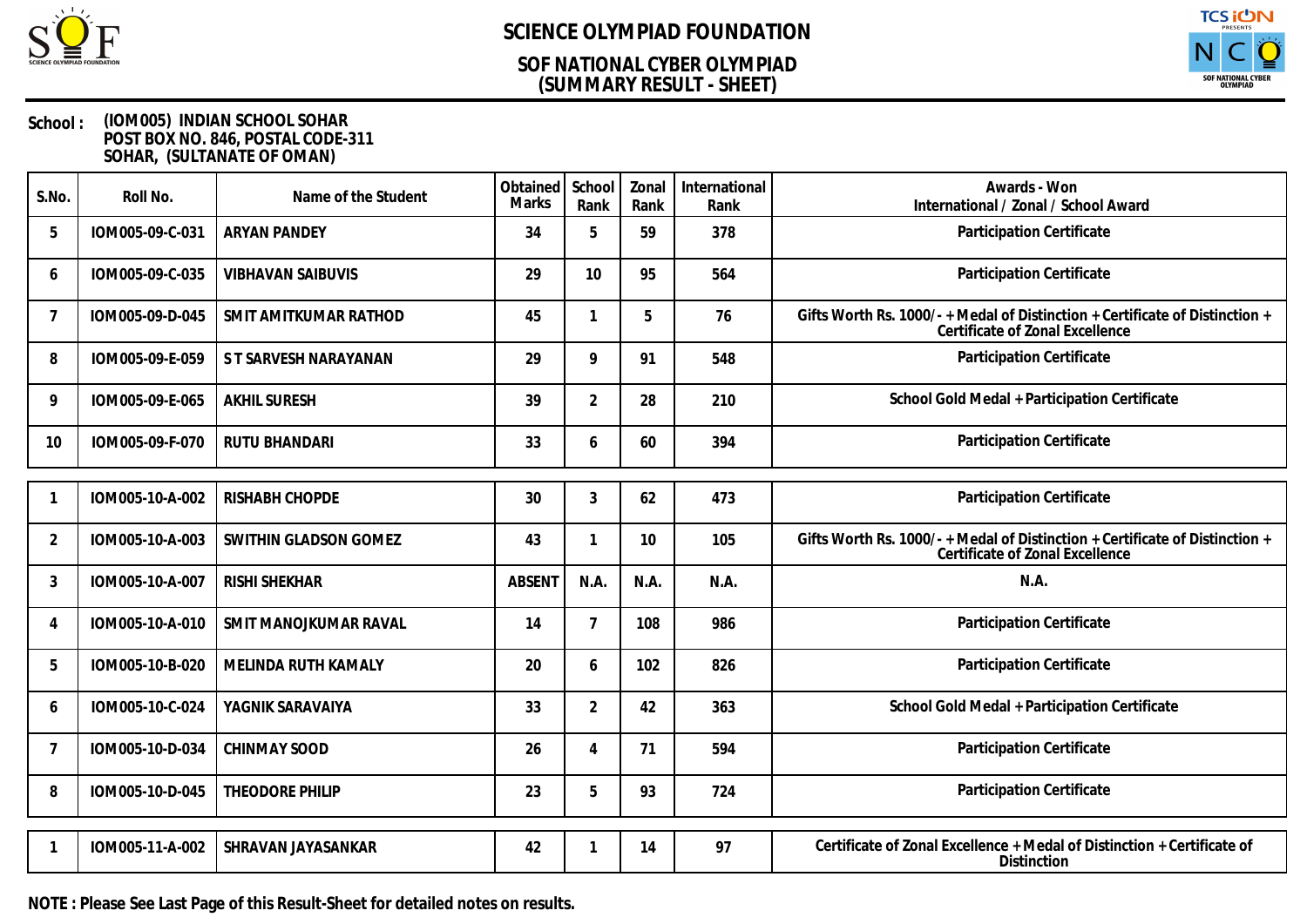

### **(SUMMARY RESULT - SHEET) SOF NATIONAL CYBER OLYMPIAD**



| S.No. | Roll No.        | Name of the Student              | Obtained   School   Zonal<br>Marks | Rank | Rank   | International<br>Rank | Awards - Won<br>International / Zonal / School Award                                          |
|-------|-----------------|----------------------------------|------------------------------------|------|--------|-----------------------|-----------------------------------------------------------------------------------------------|
|       |                 | IOM005-11-A-004 SREE MUKUND VEGI | 32                                 |      | 50     | 329                   | Participation Certificate                                                                     |
|       | IOM005-12-B-011 | SINGH RAUNAK                     | 33                                 |      | ົດ     | 330                   | Certificate of Zonal Excellence + Medal of Distinction + Certificate of<br><b>Distinction</b> |
|       | IOM005-12-B-012 | VAANSH VIKAS LAKHWARA            | 36                                 |      | $\sim$ | 262                   | Certificate of Zonal Excellence + Medal of Distinction + Certificate of<br><b>Distinction</b> |